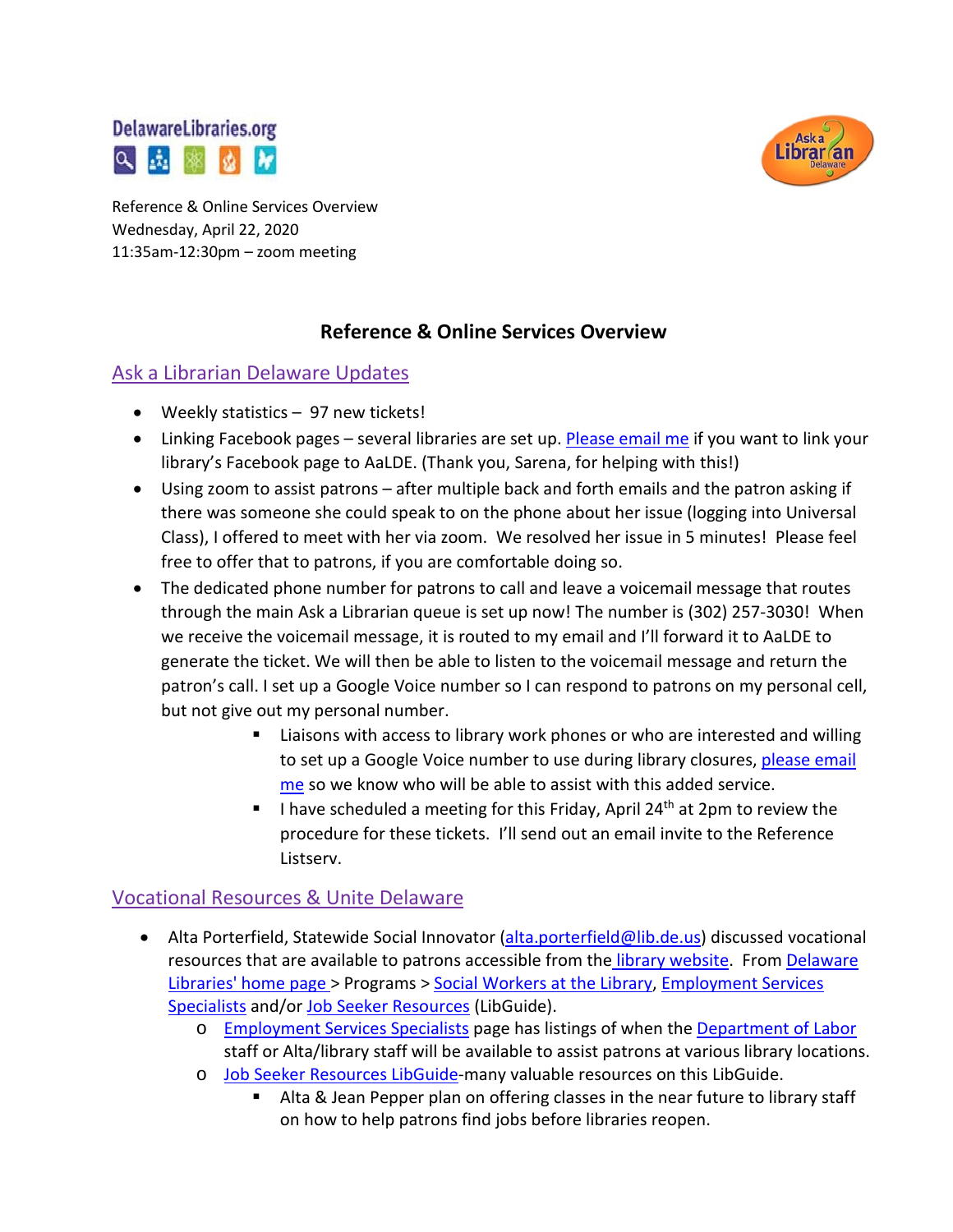- [Delaware VOCAL](https://vocal.delaware.gov/) is where patrons can find and apply for jobs, etc., and get help doing so by using the live chat feature offered during normal business hours.
- Alta, Jean and AmeriCorp VISTAS working on setting up a schedule to conduct virtual appointments for job coaching that they can continue even after libraries reopen.
- [COVID-19 Jobs](https://joblink.delaware.gov/ada/r/search/jobs?is_subsequent_search=true&tags=COVID-19+Jobs) employers are desperate for help!

#### Alta's responses to questions:

- o Most places want online applications, but can contact company directly to ask for paper applications. DelTech in Sussex and Kent Counties exploring the possibility of opening various labs for people to have access to Internet.
- o Brief discussion on the use of resume builder software; please use the recommended templates on the [LibGuide,](https://guides.lib.de.us/jobs) preferably the one on [Delaware JobLink](https://joblink.delaware.gov/ada/r/search/jobs?is_subsequent_search=true&tags=COVID-19+Jobs) (though it's ugly and a hybrid  $\odot$ ).
- Alta also discussed [Unite Delaware,](https://delaware.uniteus.com/) sponsored by Christiana Care, and how important it will be once libraries reopen. The platform brings partner organizations together by providing an electronic referral management system. Patrons will be able to enter their own needs requests at designated computer stations or trained staff, such as Alta and the VISTAS, can do it for them so they can follow up. Each library will need to discuss and decide for themselves how to help patrons using Unite Delaware.
- o Ask a Librarian Delaware can also make referrals through Unite Delaware.
- o Most agencies already involved are in New Castle County. Would like to see more participation in Sussex & Kent Counties.
- o **Please sign up for one of the free training webinars that are held every Wednesday at 1pm to learn more about it. Use this [link](https://register.gotowebinar.com/rt/5895537762145377293) to register.**

#### LibCal & Virtual Events Calendar

- Sarena Deglin, Administrative Librarian, [\(sarena.deglin@lib.de.us\)](mailto:sarena.deglin@lib.de.us) reviewed the procedure to add virtual [events in LibCal.](https://delawarelibraries.libcal.com/admin/calendar/9904) All libraries have access to add new events and modify.
	- o Please check the calendar before you schedule a program to see if another library location is already hosting a program at the same time. Would like libraries to support one another and promote each other's programs, not compete for virtual "space"/time.
	- $\circ$  Public calendar view is set to default to the weekly calendar, but you can adjust your view according to your preference (monthly, daily list view).
	- o **Please remember to enter the direct link to your event so patrons can easily click and attend**.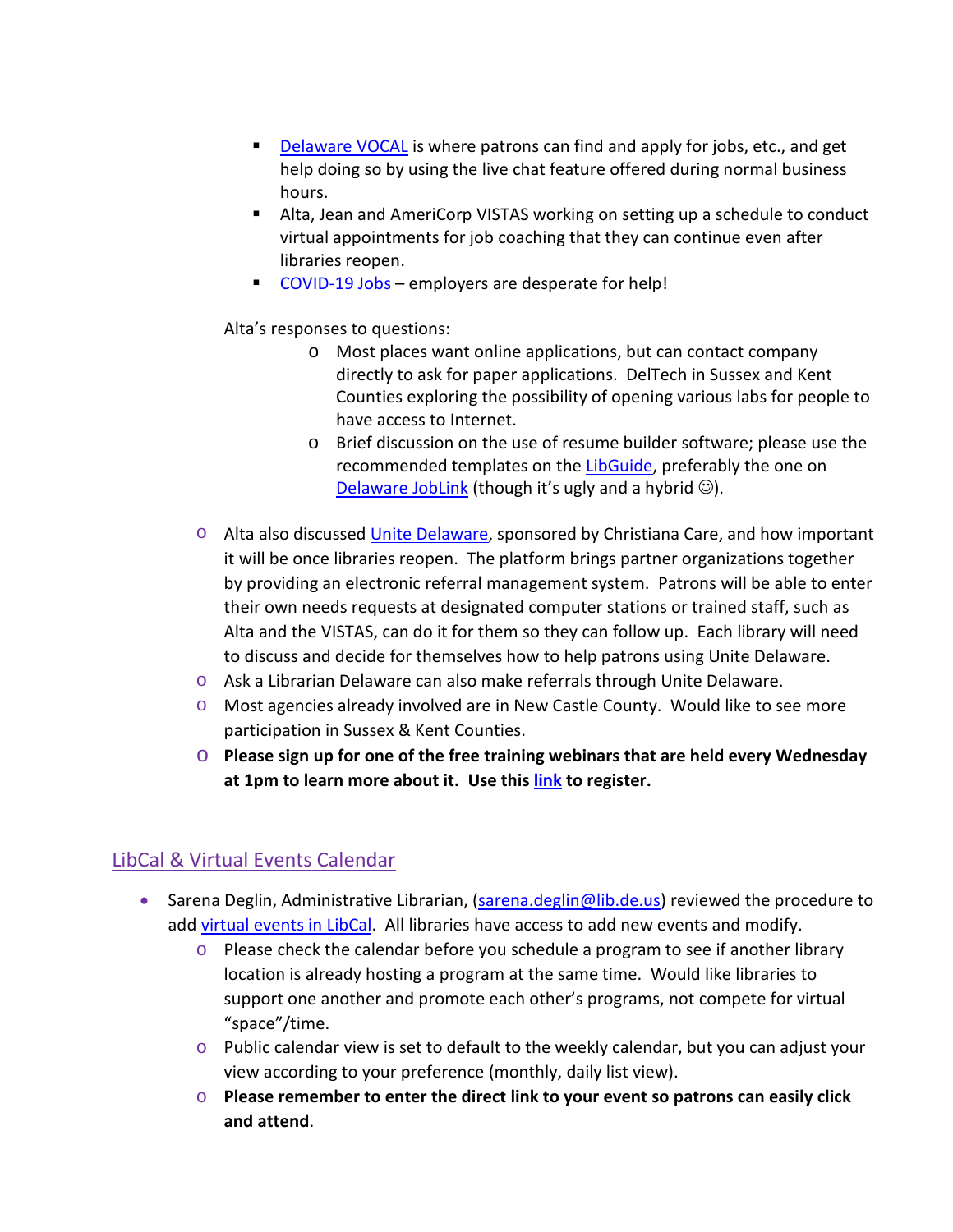- $\circ$  Statistics Click on program in calendar (on the admin side) and enter actual attendance into the "actual attendance" square in the pop-out program summary box.
- o Sarena realized that libraries are using various platforms to host programs: Facebook Video, Live, Groups, etc.; gaming sites, Instagram Live, YouTube, zoom, etc. & that there are different ways to monitor attendance. Please see the document in the Professional Development LibGuide > [Patron Assistance 000 > Programming CORE >](https://guides.lib.de.us/c.php?g=386101&p=2620042)  [middle column "LibCal Training" box](https://guides.lib.de.us/c.php?g=386101&p=2620042) > **Guidelines for Counting Virtual Programs** for recommended ways to count attendance.
	- **EXECT** Let Sarena know if you have a different platform and have questions on how to capture the attendance.

Sarena's response to questions:

- $\circ$  Best practices on social media will look into finding documentation & share. One main tip - if you create an event in Facebook, invite Delaware Libraries Facebook page as cohost to reach more viewers.
- $\circ$  Live vs. other views on Facebook, these are two different statistics and want to keep those separately.
- $\circ$  Storytimes doubling peak live viewers for one adult and one child. Worthy of further discussion for libraries to decide one way or another for consistency.
- o Please do enter past events into LibCal! There will be a prompt in LibCal, but continue with the process to add the event.

### Other Updates & Open Mic (or shared in chat during meeting)

- $\clubsuit$  A question came up last week of how hoopla borrows compare to OverDrive borrows. It's hard to really determine, since they are two different platforms. According to Bob Wetherall's eBook stats last month (roughly the same timeframe of the hoopla soft launch & the stay at home orders), OverDrive usage was up 24% compared to the same time last year.
- \* Tyler from Rehoboth Beach shared information on the free ALA webinar 2pm on Friday, "**Looking Ahead, Planning for Reopening"** [https://zoom.us/webinar/register/WN\\_BnbqUzMTTrSpCEOZpkHiqA](https://zoom.us/webinar/register/WN_BnbqUzMTTrSpCEOZpkHiqA)
- $\cdot$  DDL has two additional zoom licenses to share with public libraries and partners who may need for meetings or programs. Stay tuned for more information on how to reserve use of the zoom account login.